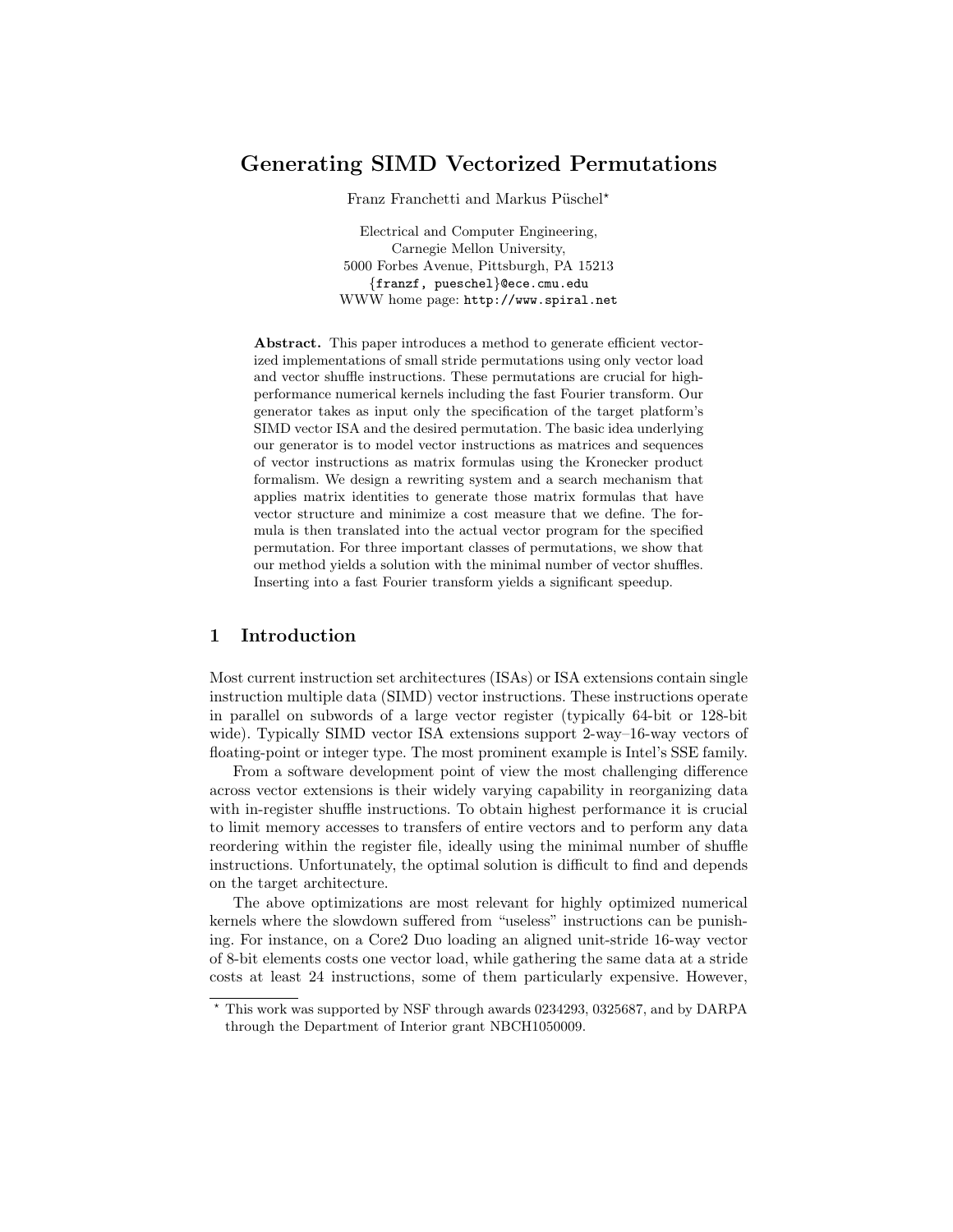finding a short instruction sequence that reorganizes data in-register in a desired way is akin to solving puzzles.

Contribution. In this paper we automatically generate vector programs for an important class of permutations called stride permutations or matrix transpositions, given only the specification of the permutation and the specification of the target vector instruction set architecture (ISA).



The basic idea is that we model both instructions and permutations as matrices, and instruction sequences as matrix formulas using the Kronecker product formalism [1]. We design a rewriting system that applies matrix identities to generate, using a dynamic programming backtracking search, vectorized matrix formulas that minimize a cost measure that we define. The formula is then translated into the actual vector program implementing the specified permutation. For 3 important classes of permutations, we show that our method yields a solution with the minimal number of vector shuffles. We also demonstrate a significant speedup when inserting the generated permutation into small unrolled fast Fourier transform (FFT) kernels generated by Spiral [2].

Related Work. The motivation of this work arose from generating optimized programs for the discrete Fourier transform (DFT) in Spiral [2]. Spiral automates the entire code generation and optimization process, including vectorization [3, 4], but, for FFTs, relies on three classes of in-register permutations [3]. These had to be implemented by hand for each vector extension. This paper closes the loop by generating these basic blocks for complete automatic porting across vector extensions. While our method is domain specific, it could in principle be applied to optimize vectorization of strided data access in a general purpose compiler, in an application similar to the approach in [5].

Reference [6] served as inspiration for our approach. Reference [7] derives the number of block transfers and [8] an optimal algorithm for transpositions on multi-level memories. Both index computation time and I/O time are considered in [9], and [10] optimizes matrix transpositions using a combination of analytical and empirical approaches. In contrast to prior work, we generate vectorized programs for small stride permutations that are optimized specifically for the peculiarities of current SIMD extensions.

General compiler vectorization techniques such as loop vectorization [11] or extraction of instruction-level parallelism and data reorganization optimization [12, 5] operate on input programs while we generate programs for a very specific functionality using a declarative language and rewriting.

### 2 Background

We briefly overview SIMD vector instructions and introduce our mathematical framework to describe, manipulate, and vectorize stride permutations.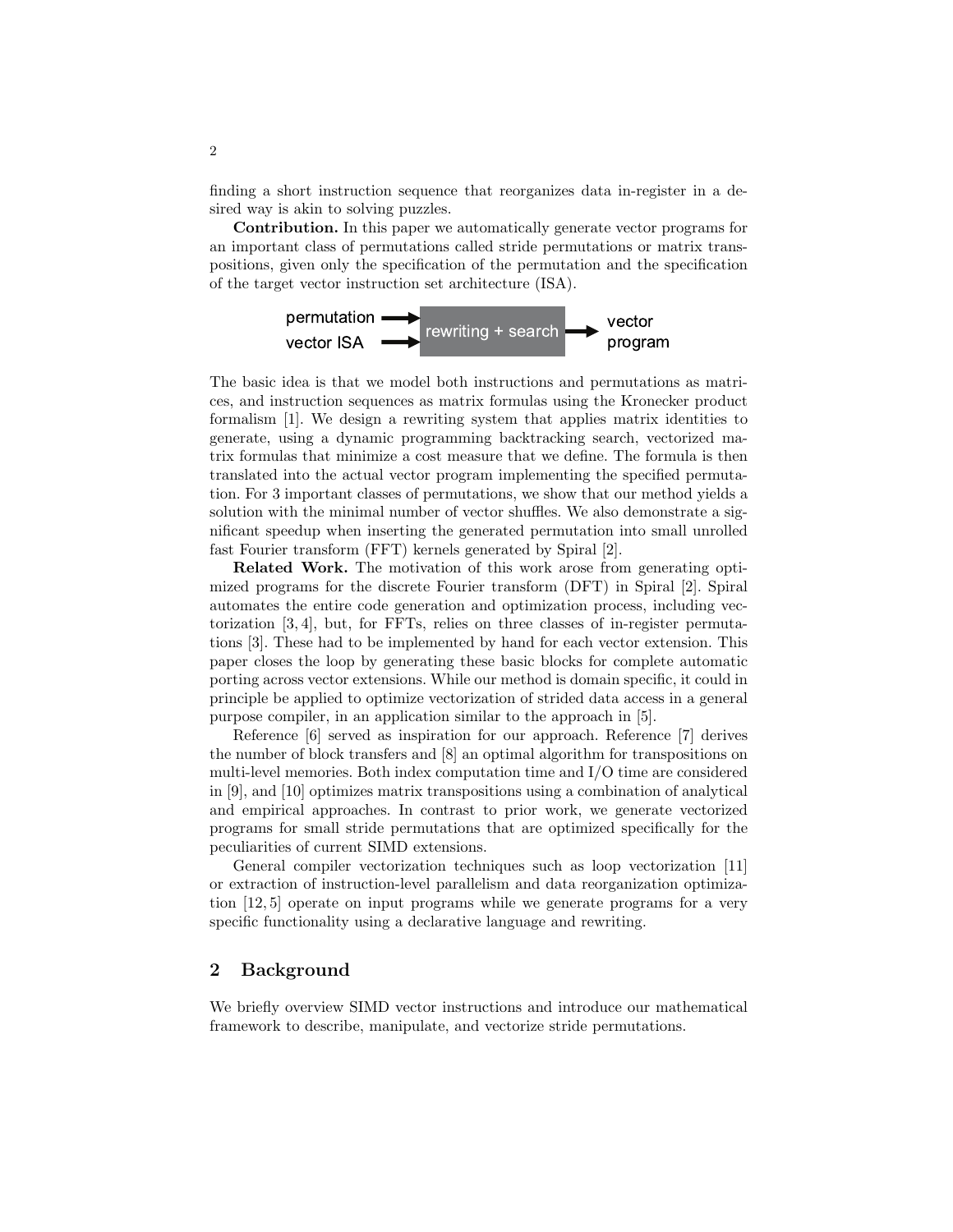#### 2.1 Vector SIMD Extensions

Most current general purpose and DSP architectures include short vector SIMD (single instruction, multiple data) extensions. For instance, Intel and AMD defined over the years MMX, Wireless MMX, SSE, SSE2, SSE3, SSSE, SSE4, SSE5, 3DNow!, Extended 3DNow!, and 3DNow! Professional as x86 SIMD vector extensions. On the PowerPC side AltiVec, VMX, the Cell SPU, and BlueGene/L's custom floating-point unit define vector extensions. Additional extensions are defined by PA-RISC, MIPS, Itanium, XScale, and many VLIW DSP processors.

Common to all vector extensions are stringent memory transfer restrictions. Only naturally aligned vectors can be loaded and stored with highest efficiency. Accessing unaligned or strided data can be extremely costly. For performance this requires that data be reordered (shuffled) inside the register file, using vector shuffle instructions. However, the available vector shuffle instructions vastly differ across SIMD extensions.

We mainly base our discussion on Intel's SSE2 extension, which defines six 128-bit modes: 4-way single-precision and 2-way double-precision vectors, and 2-way 64-bit, 4-way 32-bit, 8-way 16-bit, and 16-way 8-bit integer vectors. We denote the vector length of a SIMD extension mode with  $\nu$ .

C intrinsic interface. Compilers extend the C language with vector data types and intrinsic functions for vector instructions. This way, the programmer can perform vectorization and instruction selection while register allocation and instruction scheduling are left to the C compiler. We use the C extension defined by the Intel C++ compiler (also supported by Microsoft Visual Studio and the GNU C compiler).

SSE2 vector shuffle instructions. Intel's SSE2 extension provides one of the richest sets of vector shuffle instructions among the currently available SIMD extensions. Table 1 summarizes the instructions native to SSE2's 6 modes.

For example, \_mm\_shuffle\_pd is a parameterized binary shuffle instruction for the 2-way 64-bit floating-point mode. It shuffles the entries of its two operand vectors according to a compile time constant (a 2-bit integer). \_mm\_unpacklo\_ps is a 4-way 32-bit floating-point shuffle instruction that interleaves the lower halves of its two operands.

We observe some intricacies of the SSE2 instruction set that considerably complicate its usability in general and the vectorization of permutations in particular: 1) The floating-point modes of SSE2 extend SSE while the integer modes extend MMX. This leads to inconsistencies among the available operations and naming conventions. 2) The parameterized shuffle instructions like \_mm\_shuffle\_ps are not as general as in AltiVec. 3) Integer vector instructions for coarser granularity (for instance, 4-way 32-bit) can be used with vectors of finer granularity (for instance, 8-way 16-bit and 16-way 8-bit).

Gather vs. vectorized permutation. Data permutations can be implemented in two ways:

- using vector shuffle instructions, or
- using gather/scatter operations that load/store  $\nu$  scalars from/to noncontiguous memory locations.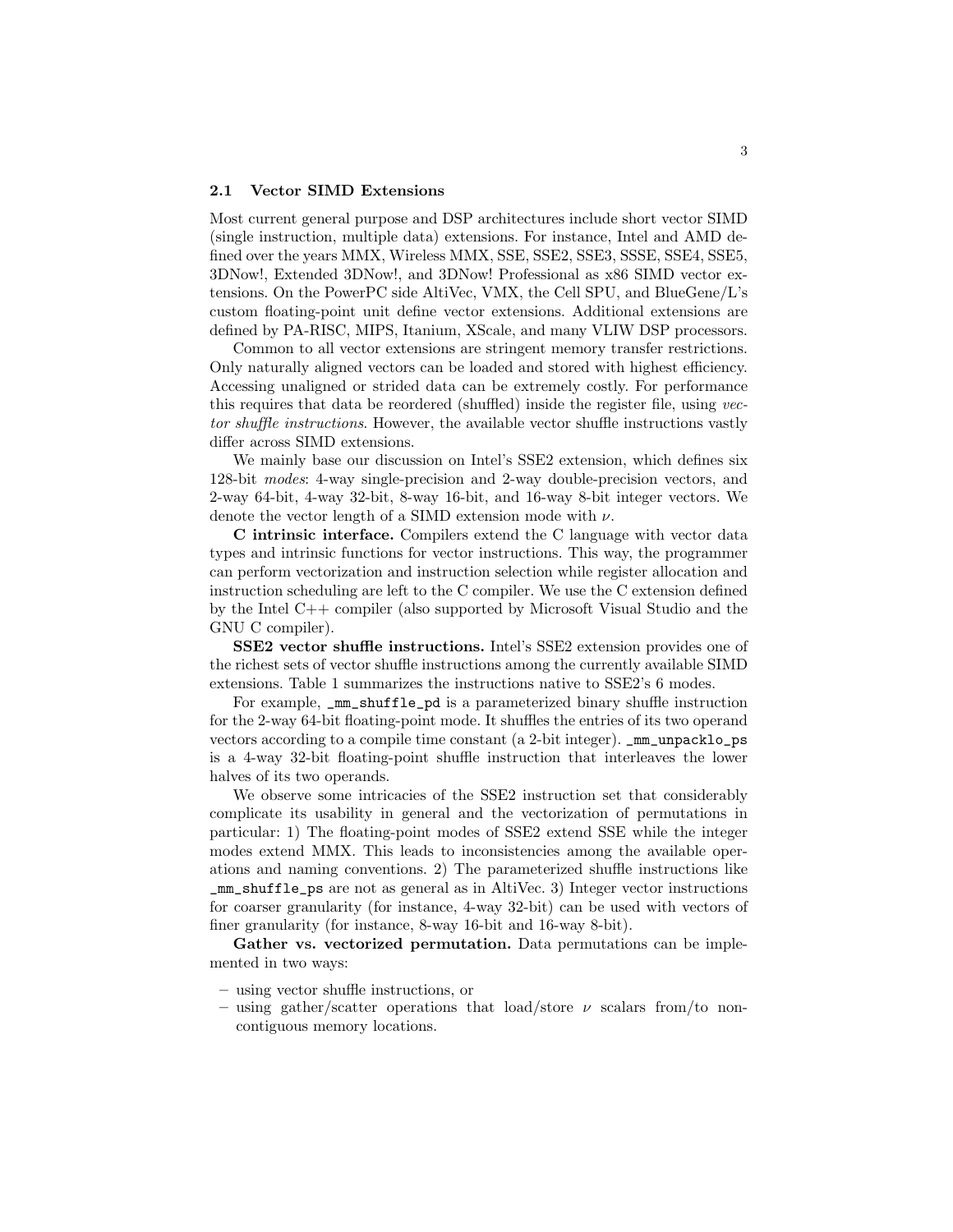```
2-way 64-bit floating-point
   \texttt{\_mm\_unpacklo\_pd(a, b)} \rightarrow \texttt{\{a.0, b.0\}}\texttt{\_mm\_unpackhi\_pd(a, b)} \rightarrow \texttt{\{a.1, b.1\}}\texttt{mm\_shuffle\_pd(a, b, \langle r, s \rangle) \rightarrow \{a.r, b.s\}}4-way 32-bit floating-point
   \text{\tt mm\_unpacklo\_ps(a, b)} \rightarrow \text{\{a.0, b.0, a.1, b.1\}}mm\_unpackhi_ps(a, b) \rightarrow \{a.2, b.2, a.3, b.3\}\texttt{mm\_shuffle}ps(a, b, <j, k, m, n>), \rightarrow {a.j, a.k, b.m, b.n}
2-way 64-bit integer
   \texttt{mm\_unpacklo\_epi64(a, b)} \rightarrow \text{a.0, b.0}\texttt{\_mm\_unpackhi\_epi64(a, b)} \rightarrow \texttt{\{a.1, b.1\}}4-way 32-bit integer
   \text{\tt _mm\_unpacklo\_epi32(a, b)} \to \text{\{a.0, b.0, a.1, b.1\}}mm\_unpackhi_epi32(a, b) \rightarrow \{a.2, b.2, a.3, b.3\}\texttt{mm\_shuffle\_epi32(a, 5, k, m, n>)} \rightarrow \texttt{a.j, a.k, a.m, a.n}8-way 16-bit integer
   \text{\texttt{mm\_unpacklo\_epi16(a, b)} \rightarrow \text{\{a.0, b.0, a.1, b.1, a.2, b.2, a.3, b.3\}}\text{\texttt{mm\_unpackhi}} \text{epi16(a, b)} \rightarrow \{a.4, b.4, a.5, b.5, a.6, b.6, a.7, b.7\}\_mm\_shufflelo\_epi16(a, \langle j,k,m,n\rangle) \rightarrow \{a.j,a.k,a.m,a.n,a.4,a.5,a.6,a.7\}\texttt{mm\_shufflehi\_epi16(a, < t,u,v,w)} \rightarrow \texttt{\{a.0,a.1,a.2,a.3,a.t,a.u,a.v,a.w\}}16-way 8-bit integer
    \texttt{mm\_unpacklo\_epi8(a, b)} \rightarrow \texttt{\{a.0, b.0, a.1, b.1, \ldots, a.7, b.7\}}\texttt{mm\_unpackhi\_epi8(a, b)} \rightarrow \texttt{\{a.8, b.8, a.9, b.9, \ldots, a.15, b.15\}}
```
**Table 1.** SSE2 shuffle instructions.  $\{\ldots\}$  denotes a vector value. **a** and **b** are vectors, a.i and b.i vector elements. <...> denotes an integer compile time parameter derived from the constants inside  $\langle \cdot, 0 \leq j, k, m, n \leq 4 \leq t, u, v, w \leq 8, \text{ and } 0 \leq r, s \leq 2.$ 

The goal of this paper is to generate fast implementations of the former and evaluate against the latter. We focus on small permutations where no cache effects are visible. Vector shuffle operations increase the instruction count without doing "useful" computation and may be executed on the same execution units as vector arithmetic operations. However, once loaded, data stays in the register file provided no spilling is necessary. Conversely, implementing vector gathers and scatters can become costly: On SSE2, 2, 7, 16, and 24 instructions are needed per gather/scatter for 2-way, 4-way, 8-way, and 16-way vectors, respectively. On the Cell SPU it is even more costly, even though scalar loads are supported.

#### 2.2 Mathematical Background

We introduce the mathematical formalism used in this paper. For more details, we refer the reader to  $[1, 2, 6]$ . All vectors in this paper are column vectors.

Direct sum of vectors. The direct sum  $x \oplus y \in \mathbb{R}^{m+n}$  of two vectors  $x \in \mathbb{R}^m$  and  $y \in \mathbb{R}^n$  is the concatenation of their elements.

Permutations and permutation matrices. The goal of this paper is to generate vectorized data permutations. We represent permutations as permutation matrices  $P \in \mathbb{R}^{n \times n}$ .

4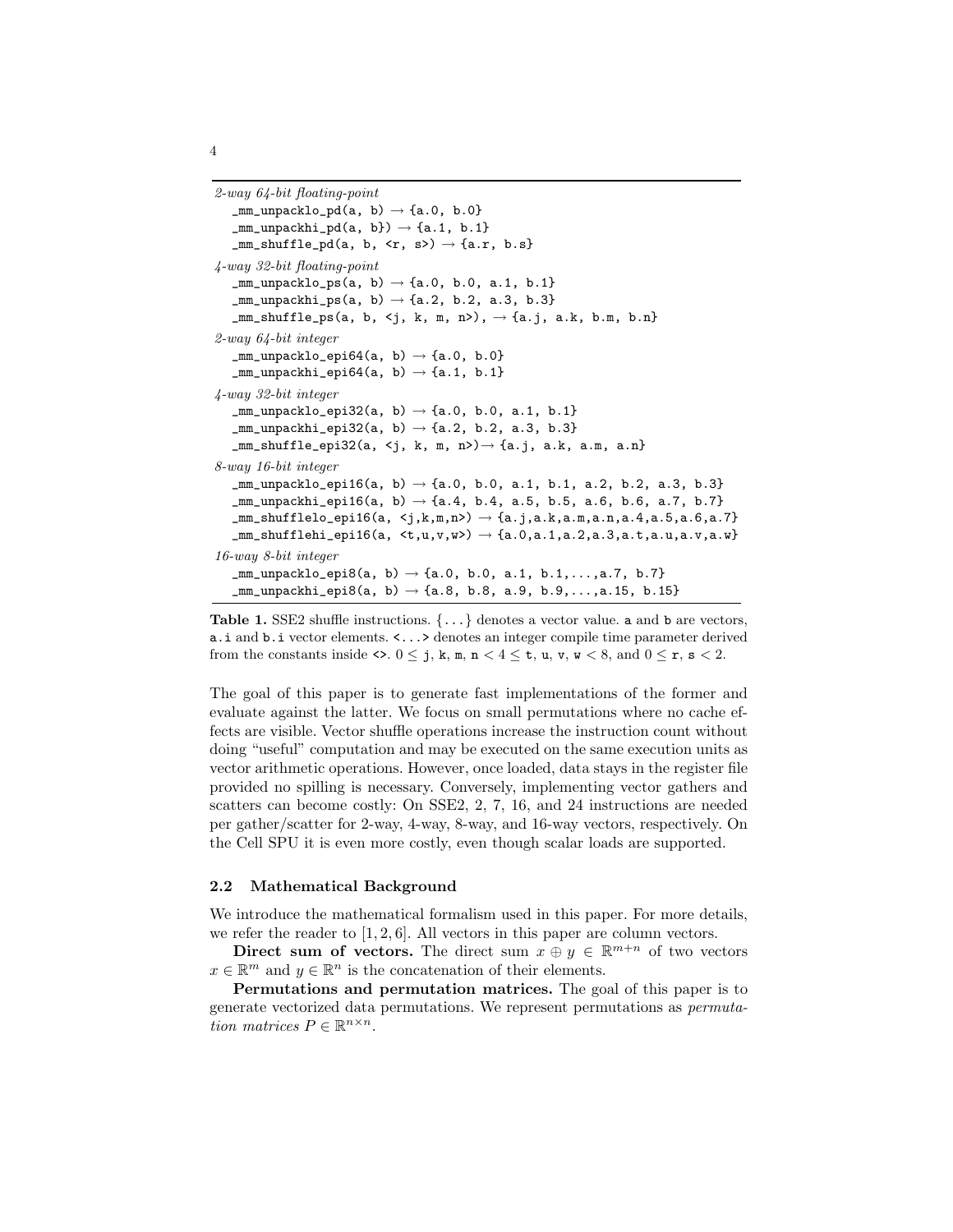We define two basic permutation matrices: the  $n \times n$  *identity matrix*  $I_n$  and the *stride permutation matrix*  $L_m^{mn}$ , which permutes an input vector x of length  $mn$  as  $in+j \mapsto jm+i$ ,  $0 \le i < m$ ,  $0 \le j < n$ . For example ("" represents "0"),

$$
L_2^6 \begin{pmatrix} x_0 \\ x_1 \\ x_2 \\ x_3 \\ x_4 \\ x_5 \end{pmatrix} = \begin{pmatrix} x_0 \\ x_2 \\ x_4 \\ x_1 \\ x_3 \\ x_5 \end{pmatrix}, \quad \text{with } L_2^6 = \begin{pmatrix} 1 & \cdots & \cdots & \cdots \\ \cdot & 1 & \cdots & \cdots \\ \cdot & \cdots & 1 & \cdots \\ \cdot & 1 & \cdots & \cdots \\ \cdots & \cdots & \cdots & 1 \end{pmatrix}.
$$

If x is viewed as an  $n \times m$  matrix, stored in row-major order, then  $L_m^{mn}$  performs a transposition of this matrix.

Matrix operators. We need three matrix operators. The matrix *product*  $C = AB$  is defined as usual. The *tensor* (or Kronecker) product of matrices is defined by

$$
A \otimes B = (a_{i,j}B)_{i,j} \quad \text{with} \quad A = (a_{i,j})_{i,j}.
$$

In particular,

$$
\mathcal{I}_n \otimes A = \begin{pmatrix} A & & \\ & \ddots & \\ & & A \end{pmatrix}.
$$

Finally, the *stacking* of two matrices  $A$  and  $B$  is defined in the obvious way:

$$
C = \begin{pmatrix} A \\ B \end{pmatrix}.
$$

Permutation matrix identities. Our approach uses factorization properties of stride permutation matrices. We summarize those that we use throughout this paper. Intuitively, these identities express performing a matrix transposition by two passes instead of using a single pass. They are including blocked matrix transposition.

Identity matrices can be split into tensor products of identity matrices if their sizes are composite numbers,  $I_{mn} = I_m \otimes I_n$ . Further, we use four factorizations of stride permutations:

$$
\mathcal{L}_n^{kmn} = (\mathcal{L}_n^{kn} \otimes \mathcal{I}_m) (\mathcal{I}_k \otimes \mathcal{L}_n^{mn}) \tag{1}
$$

$$
\mathcal{L}_n^{kmn} = \mathcal{L}_{kn}^{kmn} \mathcal{L}_{mn}^{kmn} \tag{2}
$$

$$
L_{kn}^{kmn} = (I_k \otimes L_m^{mn}) (L_k^{kn} \otimes I_m)
$$
\n(3)

$$
\mathcal{L}_{km}^{kmn} = \mathcal{L}_k^{kmn} \mathcal{L}_m^{kmn} \,. \tag{4}
$$

Translating matrix expressions into programs. Matrix formulas, constructed using the above formalism, can be recursively translated into standard scalar programs by applying the translation rules in Table 2 [13].

### 3 Vector Programs and Matrix Expressions

In this section we explain how we model vector instructions as matrices, sequences of vector instructions as matrix expressions, and how these are translated into programs.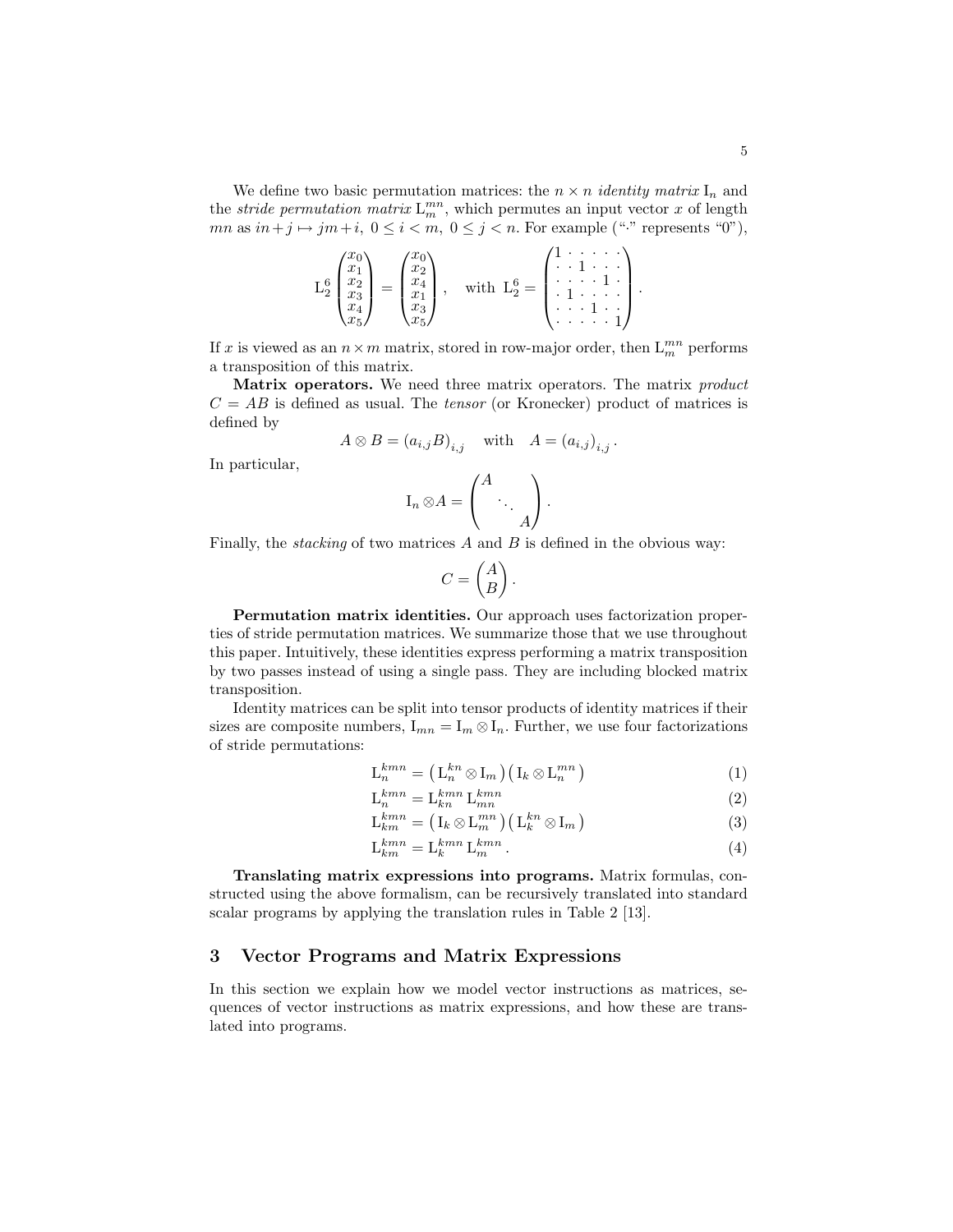| Matrix formula                                                         | Code                                                                               |
|------------------------------------------------------------------------|------------------------------------------------------------------------------------|
| $y=(A_nB_n)x$                                                          | $t[0:1:n-1] = B(x[0:1:n-1]);$<br>$y[0:1:n-1] = A(t[0:1:n-1];)$                     |
| $y=(I_m\otimes A_n)x$                                                  | for $(i=0; i \le m; i++)$<br>$y[i*n:1:i*n+n-1] = A(x[i*n:1:i*n+n-1]);$             |
| $y = (A_m \otimes I_n)x$                                               | for $(i=0; i \le m; i++)$<br>$y[i:n:i+m-1] = A(x[i:n:i+m-1]);$                     |
| $y = L_m^{mn} x$                                                       | for $(i=0; i \le m; i++)$<br>for $(i=0; i \le n; i++)$<br>$y[i+m* j] = x[n* i+j];$ |
| $y = \begin{pmatrix} A_{m \times k} \\ B_{n \times k} \end{pmatrix} x$ | $y[0:1:m-1] = A(x[0:1:k-1]);$<br>$y[m:1:m+n-1] = B(x[0:1:k-1]);$                   |

Table 2. Translating matrix formulas into Matlab style code. x denotes the input and y the output vector. The subscript of A and B specifies the size of the matrix.  $\mathbf{x}[\mathbf{b}:\mathbf{s}:\mathbf{e}]$ denotes the subvector of  $x$  starting at  $\mathbf{b}$ , ending at  $\mathbf{e}$  and extracted at stride  $\mathbf{s}$ .

#### 3.1 Modeling Vector Shuffle Instructions as Matrices

We consider only unary and binary vector shuffle instructions. (AltiVec's vec\_perm is a three-operand instruction but the third operand is a parameter.) The basic idea is to view each such instruction, when applied to its input vector(s), as a matrix-vector product. The matrix becomes a declarative representation of the instruction. As an example, consider the instruction \_mm\_unpacklo\_ps, which performs the operation (see Table 1).

\_mm\_unpacklo\_ps(a, b) -> {a.0, b.0, a.1, b.1}

Setting  $x_0 = (a_0, a_1, a_2, a_3)^T$  and  $x_1 = (b_0, b_1, b_2, b_3)^T$ , this shuffle becomes the the matrix-vector product

$$
y = M_{\text{mm.unpacklo.ps}}^4(x_0 \oplus x_1), \quad \text{with } M_{\text{mm.unpacklo.ps}}^4 = \begin{pmatrix} 1 & \cdots & \cdots & \cdots \\ \ddots & \ddots & 1 & \cdots \\ \vdots & \ddots & \ddots & \vdots \\ \vdots & \ddots & \ddots & 1 \end{pmatrix}.
$$

Hence, the instruction  $\text{mm\_unpacklo}\text{-ps}$  is represented by the matrix  $M_{\text{mm\_unpacklo,ps}}^4$ . The subscript indicates the instruction and the superscript the vector length  $\nu$ .

Unary and binary instructions. In general, for a  $\nu$ -way mode, unary instructions are represented as  $\nu \times \nu$  matrices and binary instructions as  $\nu \times 2\nu$ matrices. Further, each binary instruction induces a unary instruction by setting both of its inputs to the same value. The exact form of these matrices follow directly from Table 1.

Polymorphic instructions. Some instructions can be used with multiple data types, which produces different associated matrices. For example, in 2-way 64-bit integer mode and 4-way 32-bit integer mode, \_mm\_unpacklo\_epi64 is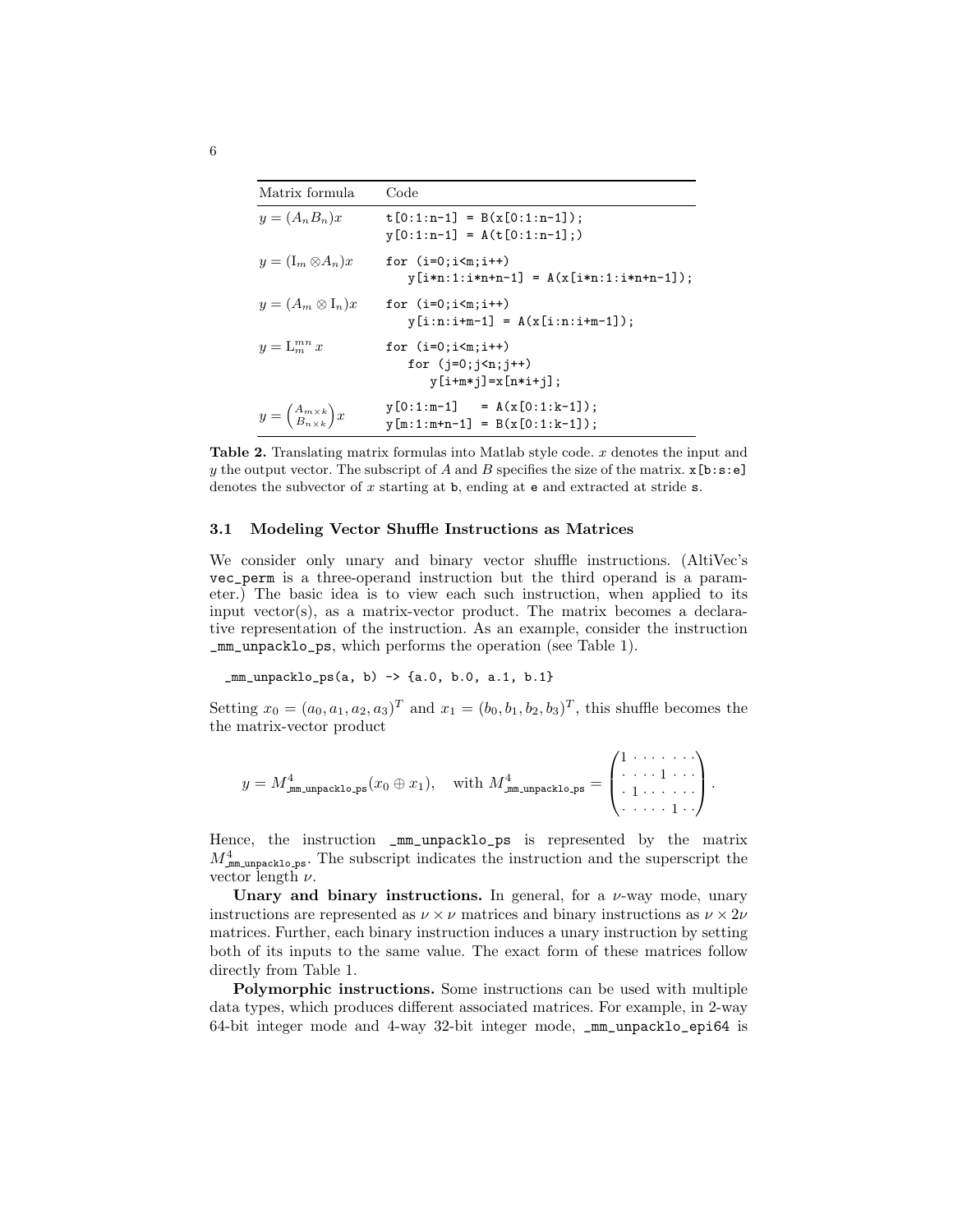respectively represented by

$$
M^2_{\texttt{mm-unpacklo sepi64}} = \begin{pmatrix} 1 & \cdots \\ \cdot & 1 \end{pmatrix} \quad \text{and} \quad M^4_{\texttt{mm-unpacklo sepi64}} = \begin{pmatrix} 1 & \cdots & \cdots \\ \cdot & 1 & \cdots & \cdots \\ \cdot & \cdots & 1 & \cdots \end{pmatrix}.
$$

\_mm\_unpacklo\_epi64 can also be used in 8-way 16-bit and 16-way 8-bit integer mode as well as in 2-way 64-bit and 4-way 32-bit floating-point mode.

Parameterized instructions. We treat parameterized instructions as one instruction instance per possible parameter value. For instance, \_mm\_shuffle\_ps is parameterized by four 2-bit constants, leading to 256 instruction instances. We assume that all parameters are fixed at compile time, even if the instruction set does support variable parameters (as AltiVec's vec\_perm).

Building matrices from ISA definition. Our system generates the matrices for the given instruction set automatically. To do this, we first collect the instruction description from ISA and compiler manuals and basically copy them verbatim into a database. Each instruction is represented by a record including the vector length  $\nu$ , the *semantics* function that takes up to three lists (two input vectors and one parameter vector) and produces a list, and the parameters list that contains all possible parameter values. Unary instructions ignore the second input and unparameterized instructions ignore the third input. For instance, \_mm\_shuffle\_ps is represented by

```
Intel_SSE2.4_x_float._mm_shuffle_ps := rec(
  v := 4.
  semantics := (x, y, p) -> [x[p[1]], x[p[2]], y[p[3]], y[p[4]]],parameters := Cartesian([1..4], [1..4], [1..4], [1..4]));
```
The matrix generation is straightforward by "applying" the instruction to the canonical base vectors; the results are the columns of the desired matrix. More formally, if  $e_i^{\nu} \in \mathbb{R}^{\nu}$  is the canonical basis vector with the "1" at the *i*th position and  $0^{\nu} \in \mathbb{R}^{\nu}$  the zero vector, then the matrix  $M_p$  for an instruction with semantics function  $s(\cdot, \cdot, \cdot)$  and parameter p is given by

$$
M_{\tt instr,p}^{\nu} = \left(s(e_0^{\nu}, 0^{\nu}, p)| \ldots |s(e_{\nu-1}^{\nu}, 0^{\nu}, p)| s(0^{\nu}, e_0^{\nu}, p)| \ldots |s(e_{0^{\nu}, \nu-1}^{\nu}, p)\right).
$$

### 3.2 Translating Matrix Formulas into Vector Programs

In Table 2, we summarized how matrix formulas are recursively translated into scalar code. To obtain vector programs for formulas representing permutations, we expand this table with three cases: instruction matrices, vector permutations, and half-vector permutations. Then we define the class of all formulas that we translate into vector programs and define a cost measure for these formulas.

Instruction matrices. If a matrix, such as  $M_{\text{mm\_unpacklo-ps}}^4$ , corresponds to a vector instruction it is translated into this instruction.

Vector permutations. If a permutation is of the form  $P \otimes I_{\nu}$ , P a permutation matrix, it permutes blocks of data of size  $\nu$ . Hence, we translate  $P \otimes I_{\nu}$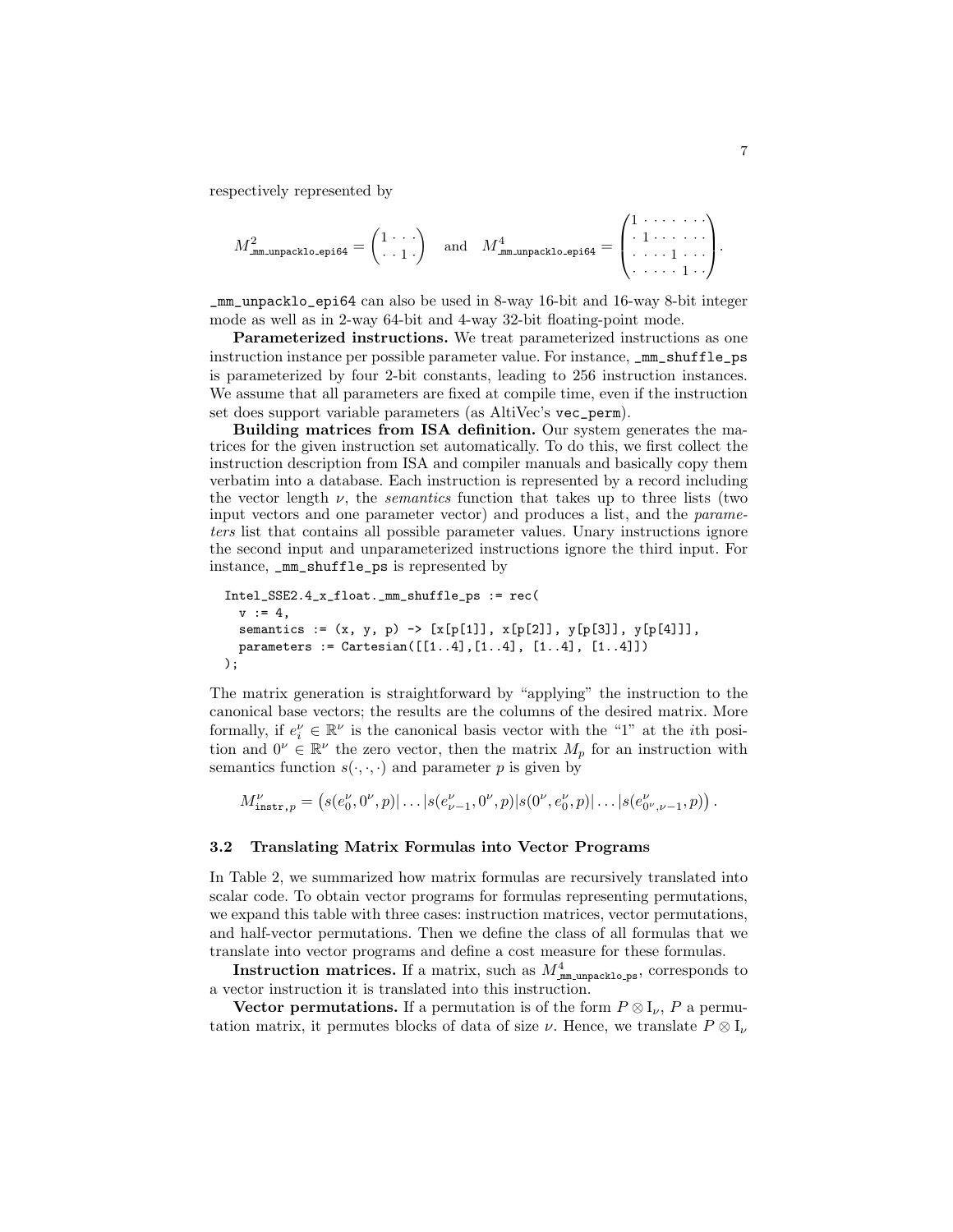into vector code by first translating  $P$  into scalar code, and then replacing the scalar data type to the corresponding vector data type.

For example,  $y = (L_2^4 \otimes I_4) x$  is implemented for 4-way 32-bit floating point SSE2 in two steps. First,  $y = L_2^4 x$  is translated into the scalar program.

float  $x[2]$ ,  $y[2]$ ;  $y[0] = x[0]$ ;  $y[1] = x[2]$ ;  $y[2] = x[1]$ ;  $y[3] = x[3]$ ;

Then the scalar data type float is replaced by the vector data type  $\text{I}^{\text{m}}$  128 to get the final program

 $_{2}m128$  x[2], y[2]; y[0] = x[0]; y[1] = x[2]; y[2] = x[1]; y[3] = x[3];

**Half-vector permutation.** Permutations  $P \otimes I_{\nu/2}$  are implemented using the same instructions i1 and i2 that implement, if possible,  $L_2^4 \otimes I_{\nu/2}$ . Otherwise,  $P \otimes I_{\nu/2}$  cannot be implemented.

Vectorized matrix formulas. We define vectorized matrix formulas  $\langle \text{vmf} \rangle$ as matrix formulas that can be translated into vector programs as explained above. The exact form depends on the vector extension and mode used. Formally, in BNF

$$
\langle \text{vmf} \rangle ::= \langle \text{vmf} \rangle \langle \text{vmf} \rangle \mid I_m \otimes \langle \text{vmf} \rangle \mid \begin{pmatrix} \langle \text{vmf} \rangle \\ \langle \text{vmf} \rangle \end{pmatrix} \mid \langle \text{perm} \rangle \otimes I_{\nu} \mid
$$
\n
$$
\langle \text{perm} \rangle \otimes I_{\nu/2} \text{ if } L_2^4 \otimes I_{\nu/2} \text{ possible} \mid M_{\text{instr}} \text{ with } \text{instr in ISA}
$$
\n
$$
\langle \text{perm} \rangle ::= L_m^{mn} \mid I_m \otimes \langle \text{perm} \rangle \mid \langle \text{perm} \rangle \otimes I_m \mid \langle \text{perm} \rangle \langle \text{perm} \rangle
$$

Cost measure. We define a cost measure for vectorized matrix formulas recursively through  $(5)$ – $(11)$ .  $(6)$  assigns a constant cost  $c_{\text{instr}}$  to each instruction instr. (7) states that permutations of vectors are for free, as they do not incur any vector shuffle instructions.  $(9)$ – $(11)$  makes our cost measure additive with any vector snume instructions. (9)–(11) makes our cost measure additive with respect to matrix operators ".", "(– $\mid$ )", and "⊗". The instructions **i1** and **i2** in (8) are the same that implement  $L_2^4 \otimes I_{\nu/2}$ .

$$
Cost_{ISA,\nu}(P) = \infty, \quad P \text{ not a } \langle \text{vmf} \rangle \tag{5}
$$

 $\text{Cost}_{\text{ISA},\nu} (M_{\text{instr}}^{\nu}) = c_{\text{instr}}$  (6)

Cost<sub>ISA,ν</sub>  $(P \otimes I_{\nu}) = 0$ , *P* permutation (7)<br>Cost<sub>ISA,ν</sub>  $(P \otimes I_{\nu/2}) = \lfloor n/2 \rfloor c_{i1} + \lceil n/2 \rceil c_{i2}$ , *P*  $2n \times 2n$  permutation (8)

$$
Cost_{ISA,\nu} (P \otimes I_{\nu/2}) = \lfloor n/2 \rfloor c_{i1} + \lceil n/2 \rceil c_{i2}, \quad P \ 2n \times 2n \text{ permutation } (8)
$$

$$
Cost_{ISA,\nu}(AB) = Cost_{ISA,\nu}(A) + Cost_{ISA,\nu}(B)
$$
\n(9)

$$
Cost_{ISA,\nu} (A) = Cost_{ISA,\nu} (A) + Cost_{ISA,\nu} (B)
$$
\n
$$
(10)
$$

$$
CostISA, \nu (Im \otimes A) = mCostISA, \nu (A)
$$
\n(11)

To minimize the instruction count  $c_{\text{instr}} = 1$  is chosen. Using values of  $c_{\text{instr}}$  that depend on instr allows for fine-tuning of the instruction selection process when multiple solutions with minimal instruction count exist. For example, for SSE2 we set  $c_{\text{instr}} = 1$  for binary instructions and  $c_{\text{instr}} = 0.9$  to unary instructions. This slightly favors unary instructions which require one register less. Other refinements are possible.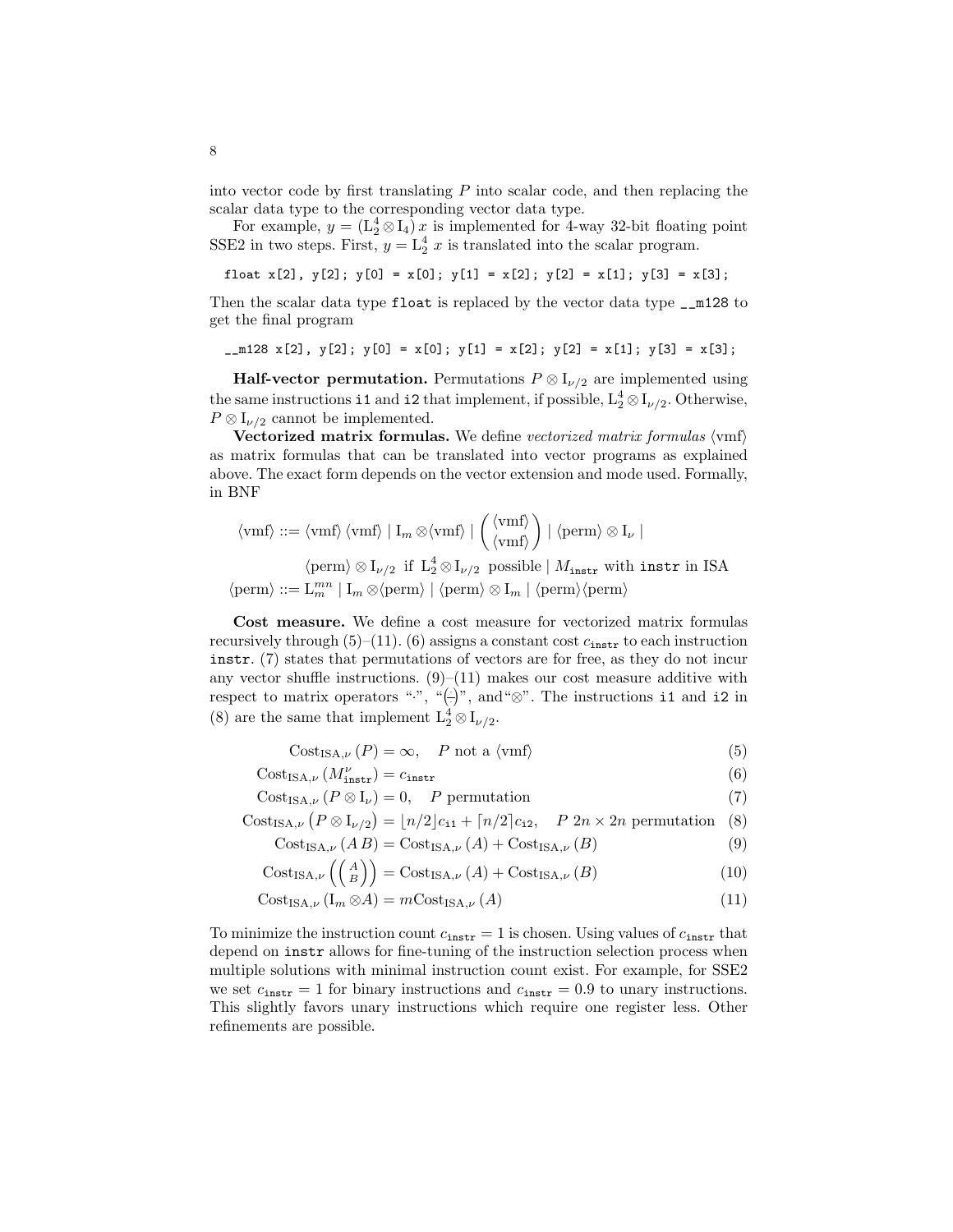# 4 Generating Vectorized Permutation Programs

Our goal is to generate efficient vector programs that implement stride permutations  $L_k^{n\nu}$ . The parameters of the stride permutation imply that we permute data that can be stored in an array of n SIMD vectors and that  $k \mid n\nu$ .

**Problem statement.** Input: The permutation  $L_k^{n\nu}$  to be implemented, the vector length  $\nu$ , and a list of vector instruction instances instr for the ISA considered and their associated costs  $c_{\text{instr}}$ .

Output: A vectorized matrix formula for  $L_k^{n\nu}$  with minimized cost and the implementation of the formula.

Our algorithm for solving the problem uses a rewriting system that is used in tandem with a dynamic programming search using backtracking. For important cases the solution is proven optimal.

### 4.1 Rewriting Rule Set

We use a rewriting system [14] to recursively translate the given stride permutation  $L_k^{n\nu}$  into a vectorized matrix formula. In each rewriting step, the rewriting system finds one of the rules  $(12)$ – $(22)$  and suitable parameters (a subset of k,  $\ell, m, n, r$ , instr, i1, and i2) for that rule so that its left side matches a subformula in the current matrix formula. This matching subformula is then replaced by the right side of the rule.

Note that there may be degrees of freedom, as the matching of the left side may, for instance, involve factorizing the integer  $kmn$  into three integers k, m, and  $n$ , or involve the picking of a suitable, non-unique instruction instr. Also, it is not guaranteed that one of the rules is applicable, which may lead to dead ends. However, Section 4.3 shows that under relatively weak conditions (that are met by most current vector extension modes) there exists a solution for any  $L_k^{nv}$ . The best solution has no obvious closed form; we use a dynamic programming search with backtracking to find it. The remainder of this section discusses the rewriting rule set while Section 4.2 discusses the search.

**Recursive rules.** Rules  $(12)$ – $(17)$  are recursive rules.  $(12)$  is the entry rule, normalizing  $\mathrm{L}^{n\nu}_k$  into the shape  $\mathrm{I}_\ell\otimes\mathrm{L}^{mn}_m\otimes\mathrm{I}_r$  to simplify pattern matching. (13)– (16) mirror identities  $(1)–(4)$  and have the factorization kmn as degree of freedom. (17) extracts candidates for vector instruction matrices and may be followed by application of  $(20)$ – $(22)$ .

$$
\mathcal{L}_m^{mn} \to \mathcal{I}_1 \otimes \mathcal{L}_m^{mn} \otimes \mathcal{I}_1 \tag{12}
$$

$$
I_{\ell} \otimes L_m^{kmn} \otimes I_r \to (I_{\ell} \otimes L_m^{kn} \otimes I_{mr}) (I_{\ell k} \otimes L_m^{mn} I_r)
$$
(13)

$$
I_{\ell} \otimes L_m^{kmn} \otimes I_r \to (I_{\ell} \otimes L_{km}^{kmn} \otimes I_r) (I_{\ell} \otimes L_{mn}^{kmn} \otimes I_r)
$$
(14)

$$
I_{\ell} \otimes L_{km}^{kmn} \otimes I_r \to (I_{k\ell} \otimes L_m^{mn} \otimes I_r) (I_{\ell} \otimes L_k^{kn} \otimes I_m)
$$
(15)

$$
I_{\ell} \otimes L_{km}^{kmn} \otimes I_r \to (I_{\ell} \otimes L_k^{kmn} \otimes I_r) (I_{\ell} \otimes L_m^{kmn} \otimes I_r)
$$
(16)

 $\mathrm{I}_{k\ell} \otimes \mathrm{L}_m^{mn} \otimes \mathrm{I}_r \longrightarrow \mathrm{I}_k \otimes$  $\mathrm{I}_\ell\otimes \mathrm{L}_m^{mn}\otimes \mathrm{I}_r$ if  $\ell mnr \in \{\nu, 2\nu\}$  (17)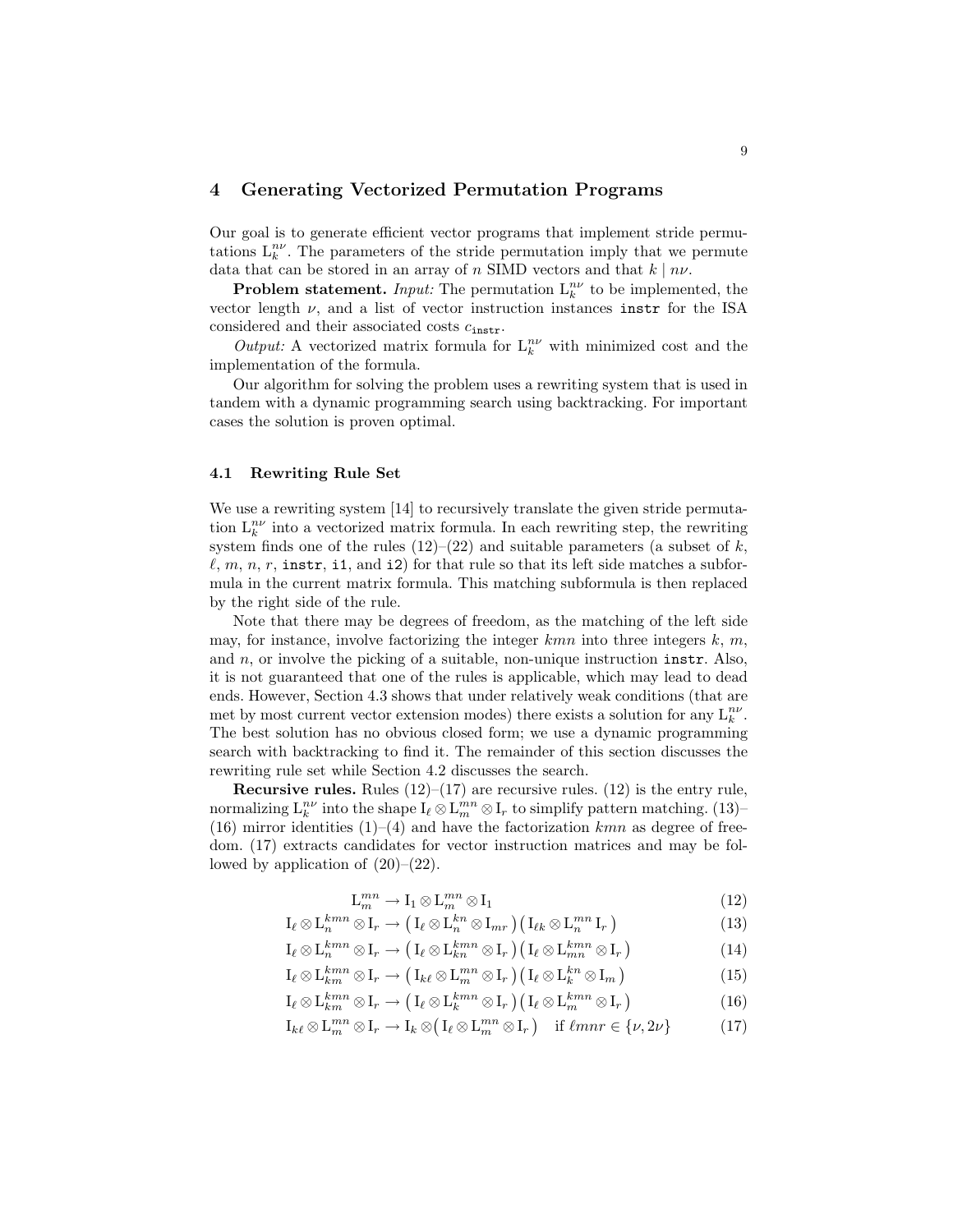Base cases. Rules (18)–(22) translate constructs  $I_\ell \otimes L_m^{mn} \otimes I_r$  into vectorized matrix formulas. Rule (19) is only applied if  $L_2^4 \otimes I_{\nu/2}$  can be done using two instructions.

$$
\mathcal{I}_{\ell} \otimes \mathcal{L}_{m}^{mn} \otimes \mathcal{I}_{r\nu} \to \left(\mathcal{I}_{\ell} \otimes \mathcal{L}_{m}^{mn} \otimes \mathcal{I}_{r}\right) \otimes \mathcal{I}_{\nu}
$$
\n(18)

$$
I_{\ell} \otimes L_m^m \otimes I_{r\nu/2} \to (I_{\ell} \otimes L_m^m \otimes I_r) \otimes I_{\nu/2}
$$
\n
$$
(19)
$$

$$
\mathcal{I}_{\ell} \otimes \mathcal{L}_{m}^{mn} \otimes \mathcal{I}_{r} \to M_{\text{instr}}^{\nu} \quad \text{if } \exists \text{ instr: } \mathcal{I}_{\ell} \otimes \mathcal{L}_{m}^{mn} \otimes \mathcal{I}_{r} = M_{\text{instr}}^{\nu} \tag{20}
$$

$$
\mathcal{I}_{\ell} \otimes \mathcal{L}_m^{mn} \otimes \mathcal{I}_r \to M_1^{\nu} M_2^{\nu} \quad \text{if } \exists \text{ i1, i2: } \mathcal{I}_{\ell} \otimes \mathcal{L}_m^{mn} \otimes \mathcal{I}_r = M_1^{\nu} M_2^{\nu} \tag{21}
$$

$$
I_{\ell} \otimes L_m^{mn} \otimes I_r \to M_{11}^{11} M_{12}^{12} \quad \text{if } \exists \text{ i1, i2: } I_{\ell} \otimes L_m^{mn} \otimes I_r = M_{11}^{11} M_{12}^{12} \tag{21}
$$
  

$$
I_{\ell} \otimes L_m^{mn} \otimes I_r \to \begin{pmatrix} M_{11}^{n1} \\ M_{12}^{n2} \end{pmatrix} \quad \text{if } \exists \text{ i1, i2: } I_{\ell} \otimes L_m^{mn} \otimes I_r = \begin{pmatrix} M_{11}^{n1} \\ M_{12}^{n2} \end{pmatrix} \tag{22}
$$

The right-hand side of (18) can be implemented solely using vector assignments (see Section 3.2). (19) introduces half-vector permutations which are necessary if  $mn$  is not a two-power. (20) matches if a (necessarily unary) vector instruction (instance) instr exists, which implements the left-hand side. As example,

$$
y = \_\texttt{mm\_shuffle} ps(x, x, \_\texttt{MM\_SHUFFLE}(0, 2, 1, 3));
$$

implements  $y = (I_1 \otimes L_2^4 \otimes I_1) x$  for 4-way single-precision floating-point SSE2. (21) matches if two (necessarily unary) vector instruction (instances) i1 and i2 exist, which implement its left-hand side when applied consecutively. As example,

```
y = \text{mm\_shufflehi\_epi16}(\text{mm\_shufflelo\_epi16}(x,_MM_SHUFFLE(0,2,1,3)), _MM_SHUFFLE(0,2,1,3);
```
implements  $y = (I_2 \otimes I_2^4 \otimes I_2) x$  for 16-way 8-bit integer SSE2. (22) matches if two (necessarily binary) vector instruction (instances) i1 and i2 exist, which implement its left-hand side when applied to the input in parallel. As example,

 $y[0] = \text{mm\_unpacklo\_epi64}(x[0], x[1]);$  $y[1] = \texttt{mm\_unpacklo\_epi64}(x[0], x[1]);$ 

implements  $y = (\mathbf{I}_1 \otimes \mathbf{L}_2^4 \otimes \mathbf{I}_4) x$  for 8-way 16-bit integer SSE2.

Base case library. To speed up the pattern matching required in (20)–(22), we perform a one-time initialization for each new vector architecture (instruction set and mode), and build a base case library that caches the instruction sequences that implement  $I_\ell \otimes L_m^{mn} \otimes I_r$  for all values  $\ell, m, n$ , and r with  $\ell mnr \in {\lbrace \nu, 2\nu \rbrace}$ or stores that no such instruction(s) exist. We build this table in a five-step procedure.

- First we create the matrices associated with each instance of each instruction (for all modes and parameters).
- Next we filter out all matrices that have more than one "1" per column, as these matrices cannot be used to build permutations.
- To support (19), we search for a pair of binary instructions that implement  $\mathrm{L}^4_2 \otimes \overline{\mathrm{I}_{\nu/2}}.$
- To support (20), we find all unary instruction (instances) that implement  $I_{\ell} \otimes L_m^{mn} \otimes I_r$  with  $\nu = \ell mnr$  and save them in the cache.
- To support (21), we find all sequences of two unary instruction (instances) that implement  $I_\ell \otimes L_m^{mn} \otimes I_r$  with  $\nu = \ell mnr$  and save them in the cache.
- To support (22), we find all pairs binary instruction (instances) that implement  $I_\ell \otimes L_m^{mn} \otimes I_r$  with  $2\nu = \ell mnr$  and save them in the cache.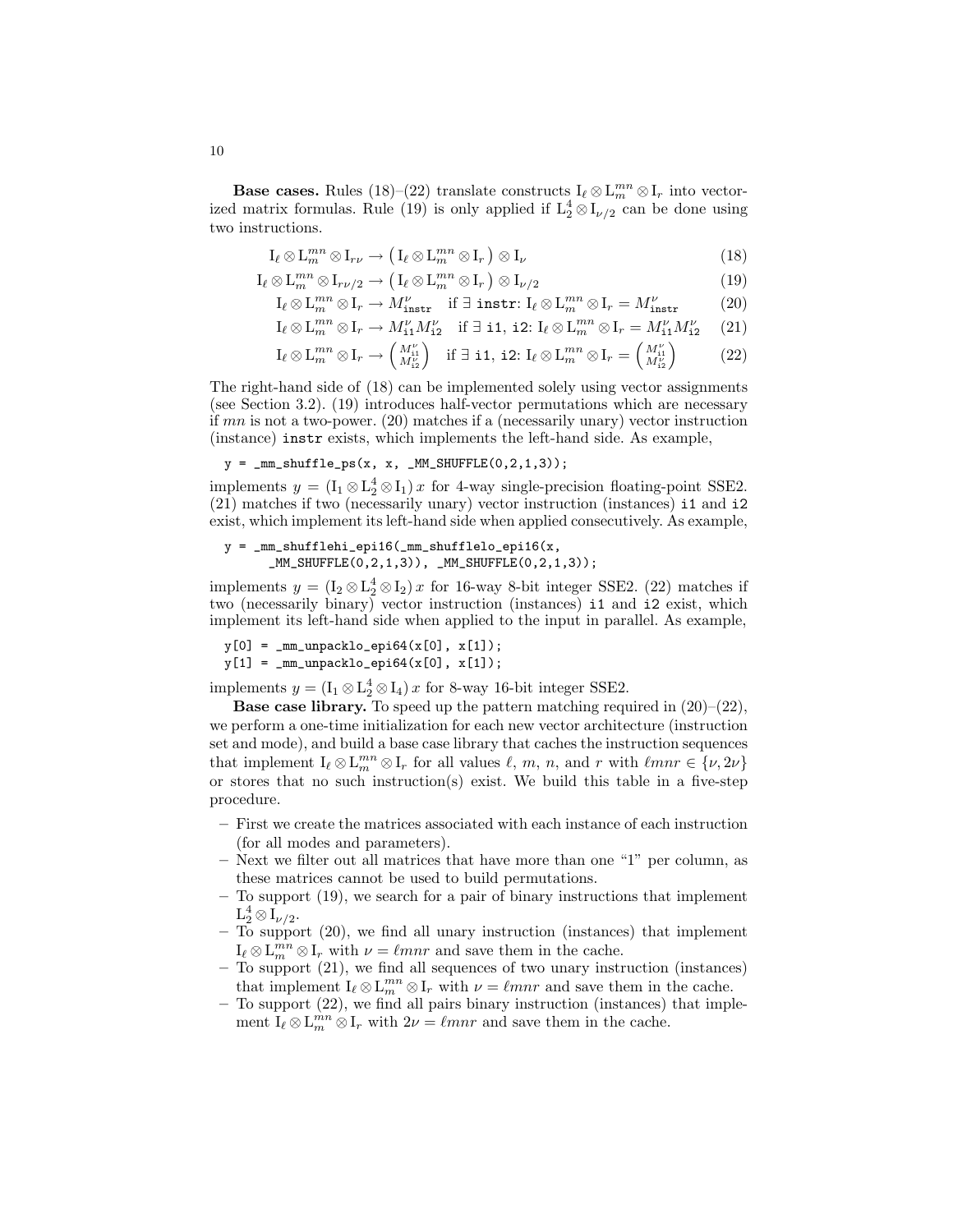#### 4.2 Dynamic Programming Search

The rule set  $(12)$ – $(22)$  contains recursive and base rules with choices. We want to find a (not necessarily unique) vectorized matrix formula for  $L_k^{n\nu}$  with minimal cost. We use dynamic programming with backtracking, which finds the optimal solution within the space of possible solutions spanned by the rewriting rules.

**Dynamic Programming (DP).** For a formula  $F$ , let  $E(F)$  be the set of formulas that can be reached by applying one rewriting step using  $(12)$ – $(22)$ . Assume  $A \in E(F)$  is not yet a vectorized matrix formula. We define  $X(A)$  as the optimal vectorized matrix formula, computed recursively together with its cost, or cost =  $\infty$  is it does not exist. DP computes  $X(F)$  as

$$
X(F) = \arg\min \left\{ \text{Cost}_{\text{ISA},\nu} \left( X(A) \right) | A \in E(F) \right\}. \tag{23}
$$

All computed optimal costs and associated formulas are stored in a table. DP is started by evaluating  $Cost_{\text{ISA},\nu}(\text{X}(\text{L}_k^{n\nu})).$ 

**Backtracking.** Not all formulas  $I_\ell \otimes L_m^{mn} \otimes I_r$  with  $\ell mnr \in {\{\nu, 2\nu\}}$  can be necessarily translated into a vectorized matrix formula using  $(20)-(22)$ . Thus, randomly picking elements  $A \in E(F)$  during the rewriting process may not yield a vectorized matrix formula at termination; hence, DP needs to backtrack and in the worst case will generates all formulas that can be obtained using our rewriting rules.

Existence and optimality of the solution are discussed in Section 4.3.

Cycles in rewriting. (14) and (16) produce an infinite cycle. To avoid that problem, we actually run two DPs—once without (14) and once without (16)—and take the minimum value of both answers.

Runtime of algorithm. The generation of vectorized base cases consists of two components: one-time generation of the base case library, and a DP for each stride permutation to be generated.

- $-$  Base case library. For an instruction set extension mode with n instruction instances,  $O(n^2)$  matrix comparisons are required to build the base case library. On a current machine the actual runtime is a few seconds to minutes.
- fibrary. On a current machine the actual runtime is a few seconds to minutes.<br>  $-DP$ . Let  $n\nu = \prod_{i=0}^{k-1} p_i^{r_i}$  be the prime factorization of  $n\nu$ . For a stride per-DP. Let  $n\nu = \prod_{i=0}^{\infty} p_i$  be the prime factorization of  $n\nu$ . For a stride permutation  $\sum_k r_i$ . However, k and  $r_i$  are small as we are only handling basic blocks. On a current machine the actual runtime is a few seconds.

### 4.3 Existence and Optimality

Since we model both permutations and instructions using matrices, we can use mathematics to answer existence and optimality questions. Specifically, we give conditions under which our rewriting system finds a solution, i.e., a vectorized matrix formula, at all.

Further, we show vectorized matrix formulas for  $L^{\nu^2}_{\nu}$  generated for all modes of SSE2 and the Cell BE and establish their optimality. We also discuss the optimality of solutions for  $L_2^{2\nu}$ , and  $L_{\nu}^{2\nu}$ . These three permutations are the ones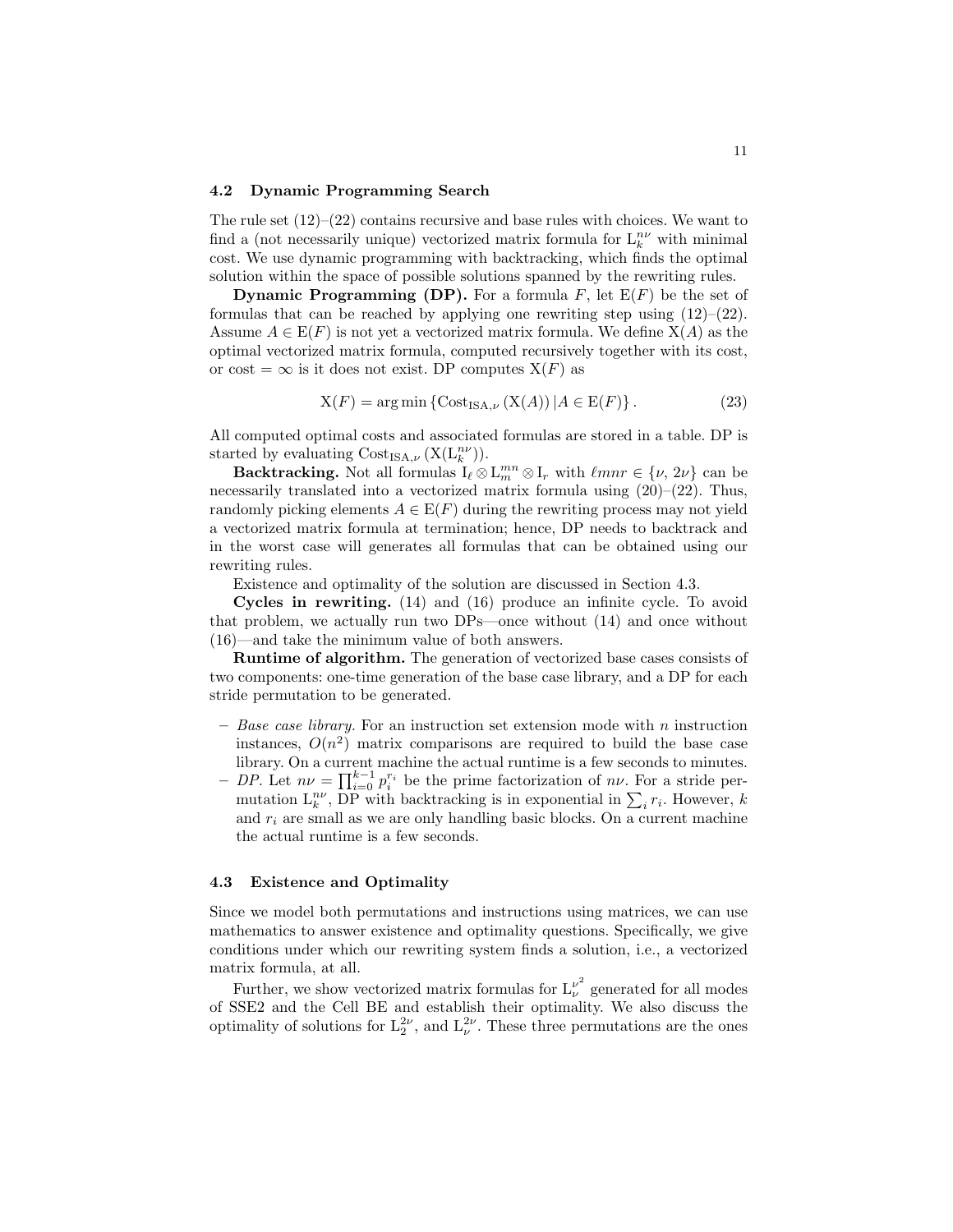needed, for example, in the short-vector Cooley-Tukey FFT [4];  $L^{\nu^2}_{\nu}$  $\frac{\nu}{\nu}$  is an ubiquitous algorithmic building block and crucial in matrix-matrix and matrix-vector multiplication for some vector extensions.

Existence of solution. Under the most general conditions, our algorithm does not necessarily return a solution. However, under relatively weak conditions imposed on the ISA, a solution can be guaranteed. The conditions are met by most current SIMD extensions. One notable exception is 16-way 8-bit integer in SSE2, for which the second condition does not hold.

- For  $\nu \mid k \mid n$ , a  $\langle \text{vmf} \rangle$  for  $L_2^{2\nu}$  must exist.
- For  $\nu \nmid k$  or  $k \nmid n$ ,  $\langle \text{vmf} \rangle$  for  $\mathcal{L}_2^{2\nu}$ ,  $\mathcal{L}_2^{\nu}$ , and  $\mathcal{L}_2^4 \otimes \mathcal{L}_{\nu/2}$  must exist.

The proof explicitly constructs a (suboptimal) vectorized formula using rules  $(1)–(4)$ . We omit the details.

Optimality of generated implementations. Floyd [7] derived the exact number of block transfers required to transpose an arbitrary matrix on a twolevel memory where the small memory can hold two blocks. We can apply his theorem to our situation by identifying binary vector instructions with the twoelement memory in his formulation. The number of block transfer operations then yields a lower bound on the number of binary vector instructions required to perform a stride permutation. Specifically, if  $\mathcal{C}_{\nu}(P)$  is the minimal number of vector shuffle instructions required to perform  $P$ , then

$$
\mathcal{C}_{\nu}(\mathcal{L}_{k}^{2\nu}) \ge 2, \quad \text{for } k \neq 1, 2\nu, \quad \text{and} \quad \mathcal{C}_{\nu}(\mathcal{L}_{\nu}^{\nu^{2}}) \ge \nu \log_{2} \nu. \tag{24}
$$

For example, for  $L^{\nu^2}_{\nu}$  our method generates the following vectorized matrix formulas. On SSE2 and on Cell the corresponding instructions counts match the lower bounds on (24) for all modes and are hence optimal.

$$
\begin{array}{l} L_4^{16}=\big(L_4^8\otimes I_2\big)\big(I_2\otimes L_4^8\big)\\ L_8^{64}=\big(I_4\otimes (L_2^4\otimes I_4)\big)\big(\,L_4^8\otimes I_8\,\big)\big(\,I_4\otimes (L_4^8\otimes I_2)\big)\big(\big(I_2\otimes L_2^4\big)\otimes I_8\,\big)\big(\,I_4\otimes L_8^{16}\,\big)\\ L_{16}^{256}=\big(\,I_8\otimes (L_2^4\otimes I_8)\big)\big(\,L_8^{16}\otimes I_{16}\,\big)\big(\,I_8\otimes (L_4^8\otimes I_4)\big)\big(\big(I_4\otimes L_2^4\big)\otimes I_{16}\,\big)\\ \big(\big(I_2\otimes L_2^4\otimes I_2\big)\otimes I_{16}\,\big)\big(\,I_8\otimes (L_8^{16}\otimes I_2)\big)\big(\big(I_4\otimes L_2^4\big)\otimes I_{16}\,\big)\big(\,I_8\otimes L_{16}^{32}\,\big)\\ \end{array}
$$

The formula for  $L_8^{64}$  yields the following implementation in 8-way 16-bit integer SSE2. All variables are of type  $\_m128i$ .

```
t3 = \text{mm\_unpacklo\_epi16(X[0], X[1]); t4 = \text{mm\_unpackhi\_epi16(X[0], X[1]); t4 = \text{mm\_unpackhi\_epi16(X[0], X[1]); t4 = \text{mm\_unpackhi\_epi16(X[0], X[1]); t4 = \text{mm\_unpackhi\_epi16(X[0], X[1]); t4 = \text{mm\_unpackhi\_epi16(X[0], X[1]); t4 = \text{mm\_unpackhi\_epi16(X[0], X[1]); t4 = \text{mm\_unpackhi\_epi16(X[0], X[1]); t4 = \text{mm\_unpackhi\_epi16(X[0], X[1]); t4 = \t7 = \text{mm\_unpacklo\_epi16(X[2], X[3]); t8 = \text{mm\_unpackhi\_epi16(X[2], X[3]); t8 = \text{mm\_unpackhi\_epi16(X[2], X[3]); t8 = \text{mm\_unpackhi\_epi16(X[2], X[3]); t8 = \text{mm\_unpackhi\_epi16(X[2], X[3]); t8 = \text{mm\_unpackhi\_epi16(X[2], X[3]); t8 = \text{mm\_unpackhi\_epi16(X[2], X[3]); t8 = \text{mm\_unpackhi\_epi16(X[2], X[3]); t8 = \text{mm\_unpackhi\_epi16(X[2], X[3]); t8 = \t11 = \text{mm\_unpacklo\_epi16(X[4], X[5]); t12 = \text{mm\_unpackhi\_epi16(X[4], X[5]); t13 = \text{mm\_unpackhi\_epi16(X[4], X[5]); t14 = \text{mm\_unpackhi\_epi16(X[4], X[5]); t14 = \text{mm\_unpackhi\_epi16(X[4], X[5]); t14 = \text{mm\_unpackhi\_epi16(X[4], X[5]); t14 = \text{mm\_unpackhi\_epi16(X[4], X[5]); t14 = \text{mm\_unpackhi\_epi16(X[4], X[5]); t14 = \text{mm\_unpackhi\_epi16(X[4t15 = \text{mm\_unpacklo\_epi16(X[6], X[7]); t16 = \text{mm\_unpackhi\_epi16(X[6], X[7]); t16 = \text{mm\_unpackhi\_epi16(X[6], X[7]); t16 = \text{mm\_unpackhi\_epi16(X[6], X[7]); t16 = \text{mm\_unpackhi\_epi16(X[6], X[7]); t16 = \text{mm\_unpackhi\_epi16(X[6], X[7]); t16 = \text{mm\_unpackhi\_epi16(X[6], X[7]); t16 = \text{mm\_unpackhi\_epi16(X[6], X[7]); t16 = \text{mm\_unpackhi\_epi16(X[6t17 = \text{mm\_unpacklo\_epi32}(t3, t7); t18 = \text{mm\_unpackhi\_epi32}(t3, t7);t19 = \text{mm\_unpacklo\_epi32(t4, t8)}; t20 = \text{mm\_unpackhi\_epi32(t4, t8)};t21 = \text{mm\_unpacklo\_epi32(t11, t15)}; t22 = \text{mm\_unpackhi\_epi32(t11, t15)};
t23 = \text{mm\_unpacklo\_epi32(t12, t16)}; t24 = \text{mm\_unpackhi\_epi32(t12, t16)};Y[0] = \text{mm\_unpacklo\_epi64(t17, t21); } Y[1] = \text{mm\_unpackhi\_epi64(t17, t21); }Y[2] = \text{mm\_unpacklo\_epi64(t18, t22); } Y[3] = \text{mm\_unpackhi\_epi64(t18, t22); }Y[4] = \text{mm\_unpacklo\_epi64(t19, t23)}; Y[5] = \text{mm\_unpackhi\_epi64(t19, t23)};Y[6] = \text{mm\_unpacklo\_epi64(t20, t24)}; Y[7] = \text{mm\_unpackhi\_epi64(t20, t24)};
```
12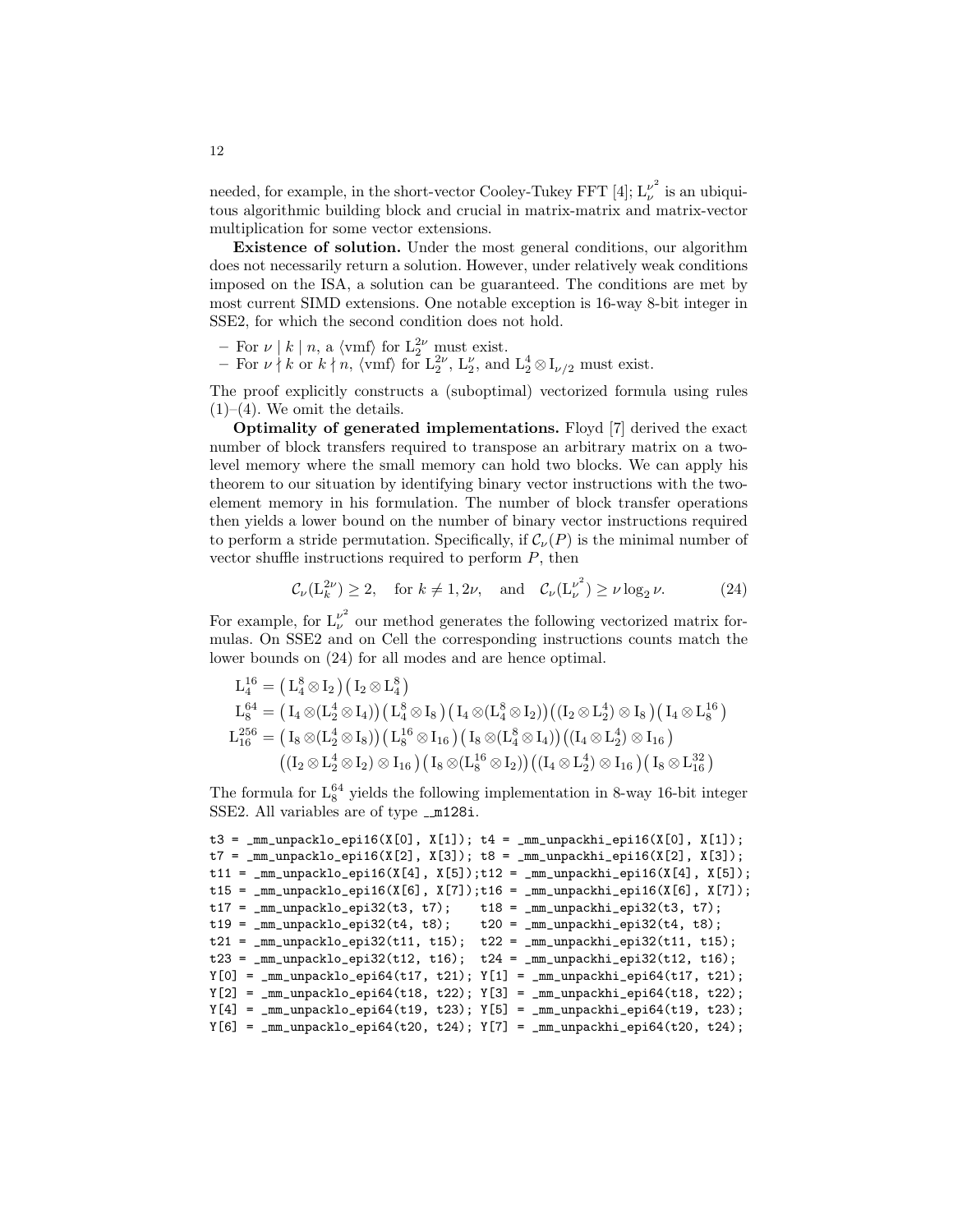Further,  $L_{\nu}^{2\nu}$  can be implemented optimally on all considered vector architectures using 2 binary vector instructions. However,  $L_2^{2\nu}$  cannot be implemented optimally on 8-way and 16-way SSE2 due to restrictions in the instruction set.

### 5 Experimental Results

We generated and evaluated vectorized permutations for a single core of a 2.66 GHz Intel Core2 Duo and one SPE of a 3.2 GHz IBM Cell BE processor. We used the Intel C++ compiler 9.1 for SSE and the GNU C compiler 4.1.1 for the Cell BE. The small sizes of the code generated by our approach makes it infeasible to compare our generated programs to any optimized matrix transposition library.

Implementation in Spiral. We implemented our approach as part of Spiral [2], a program generator that autonomously implements and optimizes DSP transforms. In particular, Spiral generates high performance vectorized DFT implementations [4]. These implementations require vectorized basic blocks for stride permutations  $L_{\nu}^{\nu^2}$  $\nu^2$ ,  $L_2^{2\nu}$ , and  $L_{\nu}^{2\nu}$ , which were hand-supplied in [4]. Using the approach presented in this paper, we automate this last manual step to enable automatic porting to new vector architectures.

Stand-alone stride permutation. In the first experiment, we generated implementations for  $y = L_{\nu}^{\nu^2} x$  for SSE2 2-way, 4way, 8-way, and 16-way, as well as one 4-way Cell SPU. We compare our generated vectorized shuffle-based implementation against the one based on vector gathers (see Section 2.1). The shuffle-based implementations require  $\nu$  vector loads,  $\nu$  vector stores, and  $\nu \log_2 \nu$ shuffle operations. The gather-based implementations require  $\nu$  vector gathers and  $\nu$  vector stores. We measured the cycles required for the data to get permuted from L1 cache to L1 cache, measuring many iterations to compensate for the timing overhead and to get a throughput measure.

Table 3 summarizes the results. In this setting, the shuffle-based implementation is much cheaper than the gather-based implementation. The reason is that sustained subword memory access is particularly costly on modern CPUs, which are optimized for wide words.

Permutations within numerical kernels. In the second experiment we investigated the impact of our generated vectorized permutations versus vector gathers inside DFT kernels. For proper evaluation, we used Spiral-generated DFT kernels using the split complex format; these kernels are very fast (equal or better than FFTW 3.1.2 and Intel IPP 5.1) since they consist exclusively of vector arithmetic, vector memory access, and stride permutations  $L_{\nu}^{\nu^2}$  $\frac{\nu}{\nu}$ .

For  $n = k\nu^2 \le 128$ ,  $1 \le k \le 8$ , a split complex DFT<sub>n</sub> requires between  $\frac{3}{\nu}n \log_2 n$  and  $\frac{8}{\nu}n \log_2 n$  vector arithmetic operations and k stride permutations  $L^{\nu^2}_{\nu}$  $v^2$ . Hence, the majority of vector instructions are arithmetic operations, but the number of vector shuffles and vector gathers still make up between 5% and 15% and between 15% to 50% of all instructions in their respective implementations. The overhead is largest for long vector lengths  $\nu$  and small problem sizes n.

Figure 1 shows the cycle counts of Spiral-generated FFT code in both cases. For 2-way double-precision SSE2 the difference is negligible. For 4-way single-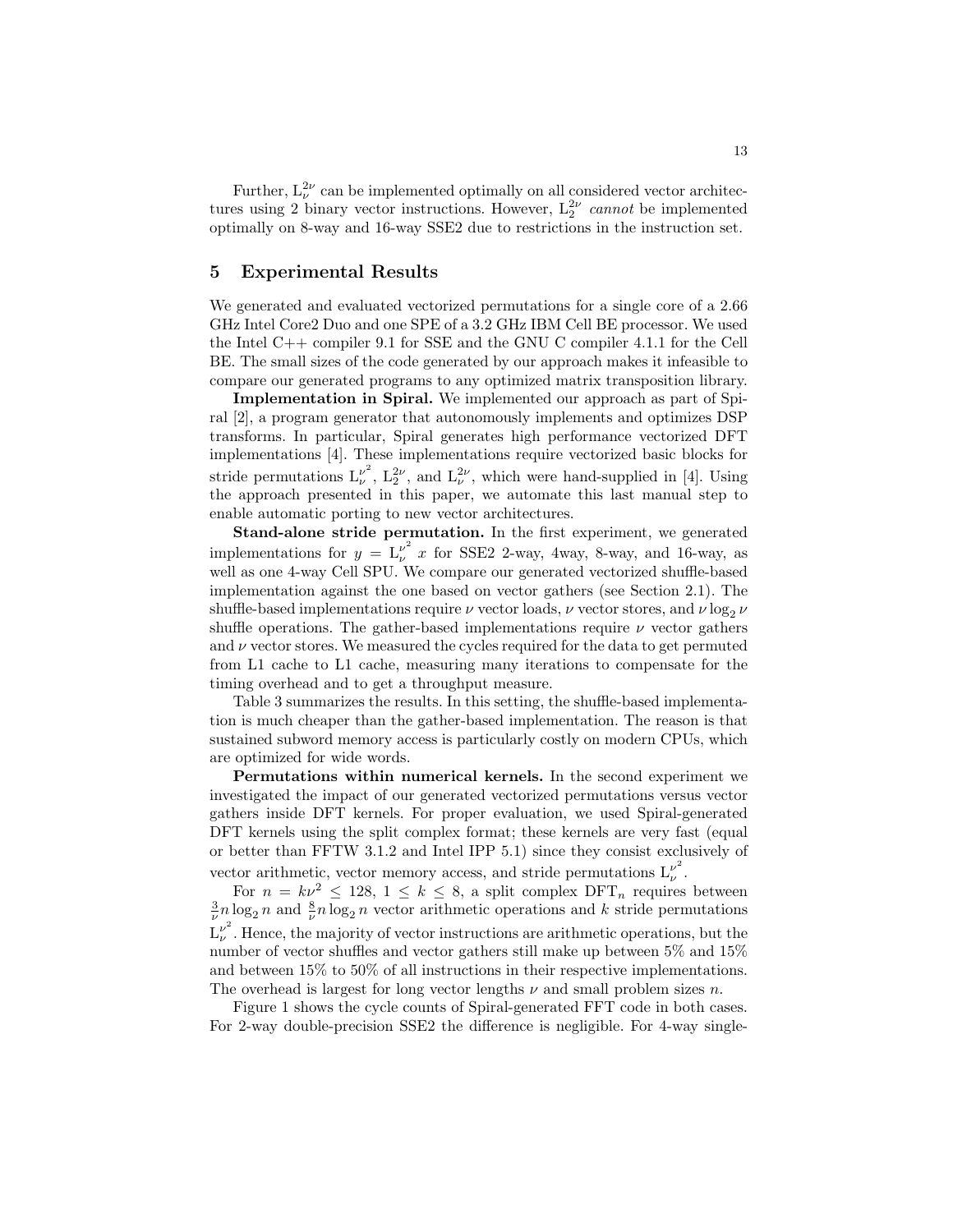|                       | Core <sub>2</sub> SSE <sub>2</sub> |    |     |                                          | Cell SPU       |                     |
|-----------------------|------------------------------------|----|-----|------------------------------------------|----------------|---------------------|
|                       |                                    |    |     | $\nu = 2$ $\nu = 4$ $\nu = 8$ $\nu = 16$ |                | $\nu = 2$ $\nu = 4$ |
| <i>vector shuffle</i> |                                    |    |     |                                          |                |                     |
| shuffle instructions  | 2                                  | 8  | 24  | 64                                       | $\overline{2}$ | 8                   |
| move instructions     | 4                                  | 8  | 16  | 32                                       | 6              | 10                  |
| cycles                | 4                                  | 13 | 35  | 106                                      | 15             | 22                  |
| vector gather         |                                    |    |     |                                          |                |                     |
| gather instructions   | 4                                  | 28 | 128 | 384                                      | 14             | 62                  |
| store instructions    | 2                                  | 4  | 8   | 16                                       | $\overline{2}$ | 4                   |
| cycles                | 15                                 | 60 | 94  | 407                                      | 32             | 112                 |

Table 3. Runtime and number of instructions needed for the stride permutations  $y = L_{\nu}^{\nu^2} x$  when implemented using vector shuffles (generated by our method) or gather-based (the usual approach).

precision SSE2, the difference is up to 35%, due to a relative higher vector shuffle operations count and since expensive 4-way shuffle instructions are relatively more expensive. In the 8-way case these arguments become even more pronounced and the shuffle-based implementation is more than twice as fast as the gather-based implementation.



### Runtimes of Split Complex DFT on 2.66 GHz Core2

Fig. 1. Vectorized split complex DFT for various small sizes.

# 6 Conclusion

In this paper we show how to generate efficient vector programs for small stride permutations, which are important building blocks for numerical kernels. Even though this is a very specific class, we think we put forward an interesting approach that may have broader applicability. Namely, we have shown how to